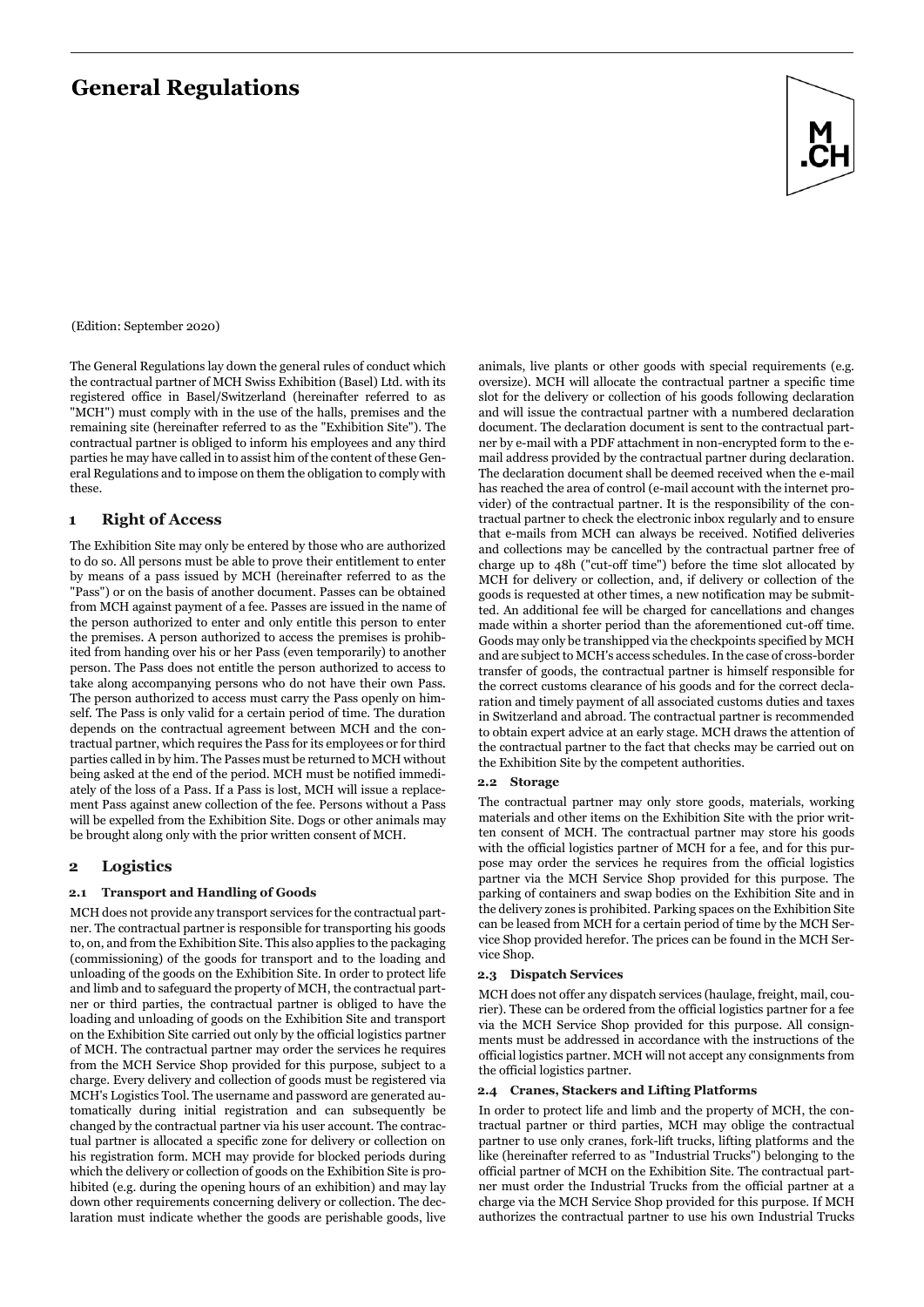on the Exhibition Site, this authorization is conditional upon the Industrial Trucks being subjected to a technical inspection, for which a charge is made, by a specialist appointed by MCH, and upon their acceptance by this specialist; MCH may make their use subject to further conditions. Permission from MCH must be granted in writing. MCH's contractual partner is responsible for ensuring that the Industrial Trucks are operated only by specialist personnel and in compliance with the specifications of the Swiss Federal Coordination Commission for Occupational Safety FCOS. All necessary licences and permits must be carried by the driver of the Industrial Trucks at all times and must be available for inspection on request. MCH may commission its official partner to check that the vehicle is being used and operated by competent personnel. If crane work becomes necessary, the contractual partner must inform MCH in good time.

#### **2.5 Elevators**

The dimensions of the elevators and the maximum permissible load are indicated in the elevator; the contractual partner is obliged to comply with these. MCH designates the elevators that the contractual partner may use. The contractual partner may not claim the elevators on the Exhibition Site for his sole use. The contractual partner shall show consideration for other persons and shall consult with them regarding the use of the elevators. The elevators shall be used with care so that they do not cause any damage.

## **3 Security**

## **3.1 Occupational Health and Safety**

The contractual partner shall be responsible for the safety and health of its employees and any third parties called in who are present on the Exhibition Site and who carry out work. The contracting party shall ensure that all work equipment and working devices used comply with the statutory and official regulations and the provisions of the relevant industry, are maintained, used for their intended purpose and are operated competently in compliance with the specifications of the Swiss Federal Coordination Commission for Occupational Safety FCOS. Any orders and instructions issued by MCH and/or the authorities concerning health and safety at work on the Exhibition Site must be complied with. In the event of non-compliance, MCH may expel the contractual partner, his employees and any third parties called in by him from the Exhibition Site.

#### **3.2 Traffic Routes**

The contractual partner, its employees and third parties called in by it are obliged to follow the traffic signs and traffic signals on the Exhibition Site. Vehicles and vehicle-like equipment may only be driven on the Exhibition Site where this is expressly permitted. Drivers are obliged to show the greatest possible consideration for pedestrians on the Exhibition Site. The maximum permitted speed for vehicles is 10 km/h. Lower clearance heights than 4.00 m are signposted. Motorized vehicles must switch off the engine when stopping (e.g. during loading and unloading). There is a limited winter service on the Exhibition Site.

#### **3.3 Parking Spaces**

The delivery zones on the Exhibition Sites must always be freely accessible. Vehicles or objects which block the delivery zone will be towed away at the expense of the vehicle owner or the contracting party. Parking of vehicles of the contractual partner, its employees and third parties engaged by it is permitted only in the places on the Exhibition Site marked for the relevant type of vehicle and only for the duration of their activity on the Exhibition Site. The number of parking spaces available for the various types of vehicles on the Exhibition Site is limited.

#### **3.4 Safety Devices**

The contractual partner must take all reasonable measures to ensure that persons and property do not suffer any damage as a result of actions or omissions on the Exhibition Site by him or his vicarious agents. MCH may make the use of certain goods, materials, work equipment and other devices on the Exhibition Site, in particular the use of bolt-setting devices and woodworking machines without chip extraction, for the protection of life and limb and of the property of

MCH, the contractual partner or third parties, dependent on its express written consent.

#### **3.5 Rigging (Suspensions) and Event Technology**

In order to protect life and limb and to safeguard the property of MCH, the contractual partner or third parties, MCH may oblige the contractual partner to obtain rigging services only from MCH or from the official partners called in by MCH. The contractual partner must order the services for a fee via the MCH Service Shop provided for this purpose. MCH may also oblige the contractual partner to obtain event technology services only from the official partners of MCH. In this case, the contractual partner must order the services from the official partner for a fee via the MCH Service Shop provided for this purpose.

## **4 Fire Police**

## **4.1 Smoking Ban**

Smoking on the Exhibition Site is only permitted in the smoking areas expressly designated for this purpose. This also applies to e-cigarettes and steam. The use of fog machines by the contractual partner is only permitted with the prior written consent of MCH.

## **4.2 Fire Protection**

The storage, safekeeping and use of inflammable and explosive substances, products and objects is prohibited on the Exhibition Site. The use of naked flames and light, flammable liquids, gas and oxygen cylinders on the Exhibition Site is only permitted with the prior written consent of MCH and in compliance with the specifications of the Swiss Federal Coordination Commission for Occupational Safety FCOS. Welding and related inflammable work on the Exhibition Site must be authorized in advance by MCH in writing and - with the appropriate consent of MCH - may only be carried out in compliance with the specifications of the Swiss Federal Coordination Commission for Occupational Safety FCOS. If the contractual partner requires a fire police permit for the use of equipment or for carrying out work on the Exhibition Site, he must submit a written application to MCH in advance. The fees for the permit shall be borne by the contractual partner, unless otherwise agreed in writing.

#### **4.3 Escape Routes and Technical Facilities**

All emergency exits, stairways, staircase forecourts, traffic routes, fire alarms and extinguishing equipment (hereinafter referred to as "Escape Routes") on the Exhibition Site must be kept clear at all times. This also includes all access routes to the Exhibition Site over their entire width. They must be clearly visible and can be used without obstruction. Electrical distribution boxes, electrical routes, ventilation pipes as well as gas and water pipes may not be blocked either completely or partially. Any items belonging to the contractual partner which obstruct Escape Routes and/or technical facilities must be removed immediately by the contractual partner on the instructions of MCH or any other authority. In an emergency, MCH may itself remove such items or have them removed at the expense of the contractual partner. MCH declines all liability for any damage that may be caused to the removed items as a result.

## **5 Surveillance**

The Exhibition Site can be surveilled by MCH. At certain locations, surveillance can also be carried out via a video system. Express reference is made to the use of a video system. MCH does not assume any duty of care for goods, materials and other items belonging to the contractual partner and any third parties called in by him that are located on the Exhibition Site, nor does it surveil them as a matter of principle. The contractual partner must take all reasonable measures to protect his property and other items in his care (e.g. property of third parties) that are on the Exhibition Site from damage and loss (e.g. theft).

## **6 Technical Connections**

If the contractual partner requires one or more technical connections (e.g. for water, waste water, electricity) in order to carry out his activities on the Exhibition Site, these connections - in order to protect life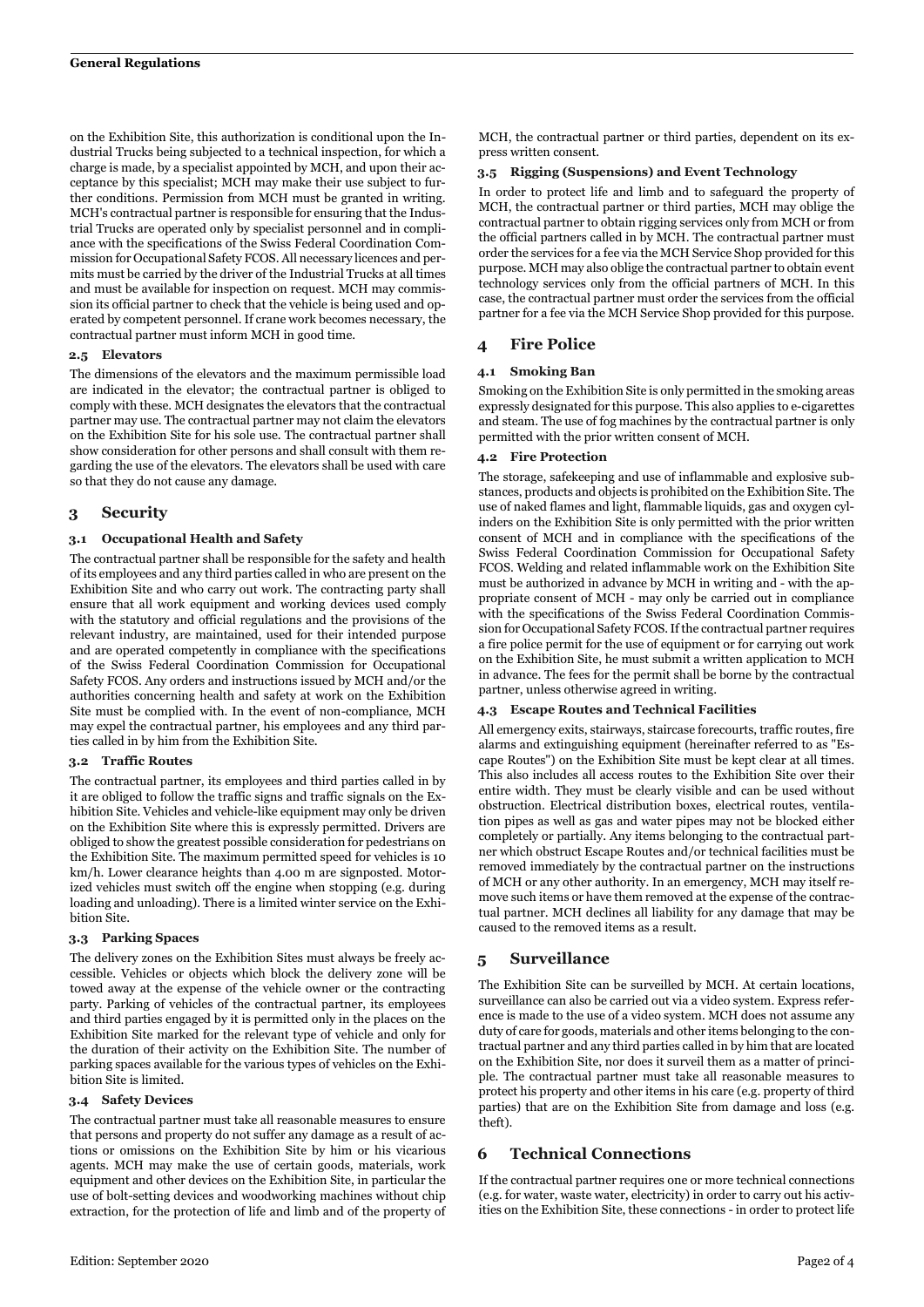and limb and the property of MCH, the contractual partner and third parties - must be ordered from the official partners of MCH for a fee via the MCH Service Shop provided for this purpose. All connections, junction boxes, floor sockets, distributors and branches must always be accessible to MCH. Any items belonging to the contractual partner that obstruct access must be removed immediately by the contractual partner at the request of MCH. In an emergency, MCH is entitled to remove the contract partner's items or have them removed at his expense. MCH declines all liability for any damage that may have been caused to the items removed. Pipes to connections which the contractual partner has arranged for to be routed via traffic routes must be clearly marked and secured.

## **7 Compressed Air**

There is a central compressed air network on the Exhibition Site, which will be put into operation when there is enough workload. The contractual partner is only permitted to set up and install third-party compressors himself with the prior written consent of MCH.

## **8 Networks**

## **8.1 Communication**

MCH has communication networks. Transmissions of voice, data, images, etc. can be fed into the public network via the MCH network. It is also possible to switch a point-to-point connection. The main supply lines may only be installed by the official partners of MCH.

## **8.2 WLAN**

The Exhibition Site is equipped with publicly accessible and closed wireless networks (WLAN). When using these WLAN networks, the terms and conditions of use of MCH or of the provider must be observed. In order to ensure the trouble-free operation of these networks, the contractual partner is only permitted to use private WLAN installations of any kind (conventional networks with/without internet access, tethering, control systems, presentation technology, wireless direct print, monitoring systems, etc.) with the prior written consent of MCH. MCH may attach conditions to its consent. If the operation of a private WLAN installation leads to interference or operational failure of the WLAN network of Swiss Exhibition, another contractual partner of Swiss Exhibition or a third party, Swiss Exhibition may order the configuration to be changed or the interfering WLAN installation to be shut down. If the contractual partner does not comply with the order issued by MCH, MCH will itself shut down the operation of the contractual partner's private WLAN installation. MCH accepts no liability for any damage, inconvenience or inconvenience caused to the contractual partner as a result.

## **9 Construction Work and Repairs**

The contractual partner must tolerate construction or repair work on the Exhibition Site without claiming compensation if the work is necessary and reasonable for the contractual partner.

## **10 Cleaning and Waste Disposal**

#### **10.1. Cleaning**

MCH is responsible for cleaning the Exhibition Site.

## **10.2 Waste Management**

The contractual partner is responsible for the professional recycling and disposal of its waste and the waste of third parties it has engaged. On the Exhibition Site, MCH provides collection containers for the materially separate collection of certain types of waste (e.g. paper, cardboard, plastics (such as PET), glass, biological waste, aluminium, batteries, residual waste). If the contractual partner wishes to use these collection points for the recycling and disposal of waste, MCH will charge the contractual partner a disposal fee. It is not possible to dispose of bulky and hazardous waste properly via the collection points on the Exhibition Site. The contractual partner may, against payment of a fee, commission MCH to dispose of such waste in a professional manner. MCH may make acceptance of the order conditional upon the contractual partner making an advance payment. The contractual partner is prohibited from depositing any type of waste outside the collection points on the Exhibition Site. In the event of non-compliance, MCH shall invoice the contractual partner for the costs of the improper recycling and disposal of waste.

## **11 Sustainability**

The contractual partner shall ensure that environmentally compatible materials and processes are used and that resources are handled with care. He undertakes to support the interests of MCH over and above the legal requirements in order to minimize or avoid the impact on people and the environment and to promote sustainability. The contractual partner shall, at his own expense, take all measures that are reasonable for him to promote these interests and, in particular, to achieve the highest possible standard in the areas listed below (insofar as relevant on account of the work assigned):

- Energy: Use of renewable energy sources; efficient use of energy and resources;
- Emissions: Reduction of climate-relevant CO2 emissions, other combustion gases and particulate matter; reduction of noise and light emissions
- − Materials and Products: Use of renewable as well as low-polluting materials, energy-efficient technologies, products and equipment; compliance with short transport distances; high production quality; if possible, work is contracted out locally; durability of materials and products.

The contractual partner shall present the measures taken and planned in the areas mentioned in detail and in a comprehensible manner and shall submit proposals to MCH for promoting the interests mentioned and for raising the standard in the areas mentioned.

# **12 Intellectual Property Rights**

#### **12.1 Musical Performances**

The contracting party shall itself ensure that it has all the necessary permits from the competent authorities to play live music or music from sound and image carriers on the Exhibition Site and that it pays the copyright remuneration owed to the competent authority in due time. The contractual partner shall indemnify MCH against all thirdparty claims asserted against MCH arising from or in connection with the unauthorized playing of live music or the playing of music from sound and audio-visual carriers, or from the non-payment or late payment of the copyright remuneration.

#### **12.2 Image and Sound Recordings**

The contractual partner acknowledges that MCH may produce image and sound recordings of the contractual partner, his employees, and any third parties called in by him who are present on the Exhibition Site for the purpose of protecting against criminal offences and preserving evidence (e.g. video surveillance), and may make these recordings available to the criminal prosecution authorities.

#### **12.3 Use of Drones**

The contractual partner and any third parties called in by him may only use drones and other remote-controlled aircraft on the Exhibition Site of MCH with the prior written consent of MCH. Drones and other remote-controlled aircraft may not be operated above crowds of people or within a radius of 100 meters of outdoor crowds of people. Exceptional permits must be obtained from the competent authority by the contractual partner himself.

# **13 Service Provision by Official Partners of MCH**

In order to protect life and limb and the property of MCH, the contractual partner and third parties, MCH may oblige the contractual partner in the contract to obtain certain services exclusively from official partners of MCH. The provision of services by official partners